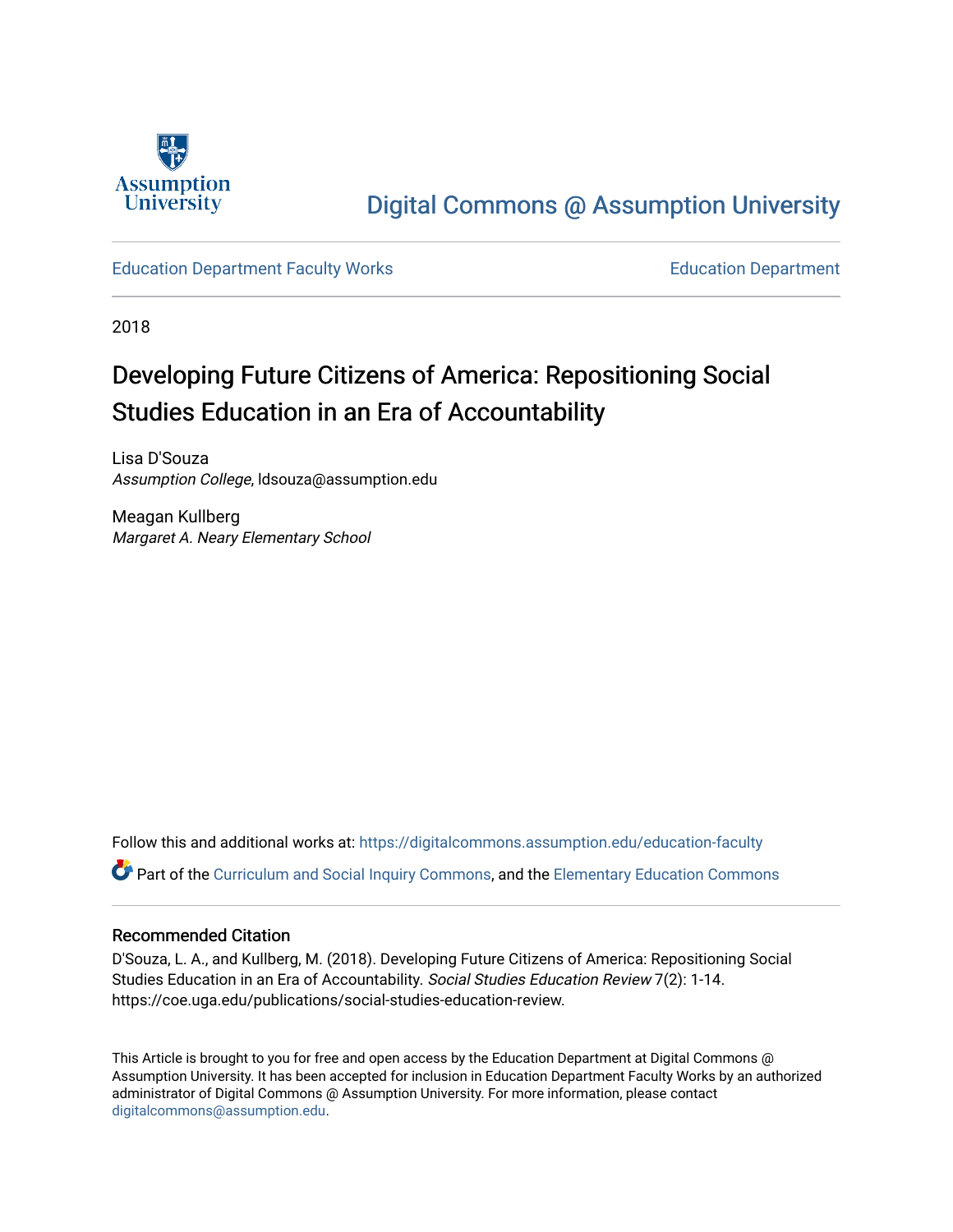*Social Studies Education Review*  Summer 2018, Volume 7, Number 2, pp. 1-14 Georgia Council for the Social Studies

# **Developing Future Citizens of America: Repositioning Social Studies Education in an Era of Accountability**

Lisa Andries D'Souza *Assumption College* 

Meagan Kullberg *Margaret A. Neary Elementary School* 

#### **Abstract**

 As a discipline, social studies develops critical and historical thinking skills while exposing students to democratic values. Such skills remain essential to preparing future leaders of America. Yet, recent research continues to demonstrate the increased marginalization of social studies, especially in light of educational reform movements and accountability measures. This study interviewed eight  $3<sup>rd</sup>$  grade teachers from diverse central Massachusetts elementary schools to better understand the voices of teachers. In particular, the teachers described factors impacting their instructional opportunities in social studies. Implications from this study include additional collaborative opportunities with other educators at the same grade level to gain more pedagogical skills and content resources in social studies. Additionally, participating teachers needed improved educational opportunities during teacher preparation and in-service profession development to gain more familiarity with current standards, frameworks, and resources. Such opportunities also support improved pedagogical content knowledge.

 **Keywords**: social studies, teacher education, qualitative research, accountability reforms

Imagine a typical school day for a 3rd grader in an American public school in 2018. Students stroll into the classroom at 8:40 a.m., greet their teacher, and hoist huge backpacks onto cubby hooks. They promptly sit and begin the daily "Do Now" review of multiplication facts. After reviewing attendance and ordering lunches, the teacher dutifully writes the state frameworks and learning objectives on the white board. Then the onslaught of academics commences with a 90-minute English language arts (ELA) block, followed by snack, enrichment (music, art, or physical education), lunch, recess, a 90-minute math work period, and 45 minutes for standardized test preparation to finish the day at 3 p.m. During the ELA block, students rotate through centers—guided reading, writing workshop, and independent reading. The math block entails computation paired with written expressions to develop rich mathematical understandings. Additionally, students practice multiple strategies for solving equations and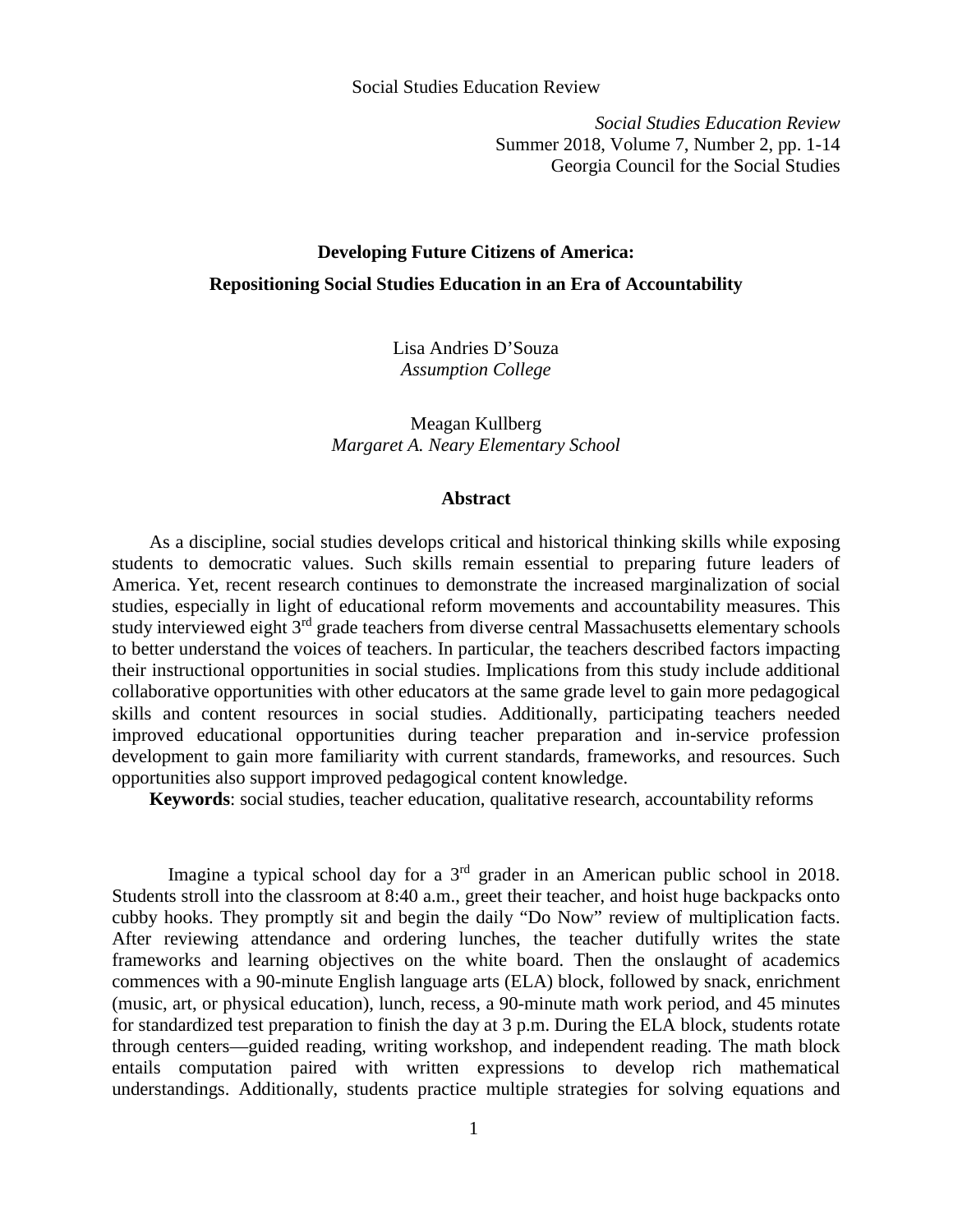checking their work. Such practices provide meaningful learning opportunities, and yet, this common schedule ignores an essential field – social studies education. While the marginalization of social studies continues to solidify in the United States, diving deeply into teacher's beliefs about how and why this shift perpetuates provides a research basis for changing our approach to educating the next generation.

### **Relevant Literature**

 The National Council for Social Studies (NCSS) promotes social studies as a subject where students "do" disciplinary work as historians, geographers, economists, and civic leaders rather than complete textbook-centered methods focused on fact memorization. Scholars have long argued for the essential inclusion of social studies in the elementary curriculum in order for students to gain knowledge and skills in civics, economics, geography, and history (Zhao & Hoge, 2005). Collectively, these areas help prepare students to become informed and active citizens. Social studies education provides students with deep knowledge about democratic practices and critical thinking skills demanded for participation in government (Passes 2006). Other content areas rarely emphasize such skills. As future leaders, students must demonstrate knowledge of America's founding documents including the Declaration of Independence, Constitution, and Bill of Rights. Such exposure enables young people to make "informed and reasoned decisions for the public good as citizens of a culturally diverse, democratic society in an independent world" (McCall 2008, p. 137). So, we return to the question - why has social studies education become marginalized when it has potential to play an imperative role in shaping young citizens of America?

While the National Council for Social Studies continues to promote the benefits of social studies education, a national survey confirmed students fail to receive exposure to a strong social studies education (Fitchett & Heafner, 2010; Fitchett, Heafner, & Lambert, 2014). As a discipline, social studies remains marginalized in the current era of accountability (Bolick, Adams, & Willox, 2010). Reductions in social studies instructional time to just 12 minutes per day in early elementary grades and 24 minutes per day in upper elementary grades persists (Leming, Ellington, & Schug, 2006; Van Fossen, 2005). Such trends push researchers to ask how social studies can regain prominence in the elementary curriculum? This research study stems from this inquiry as it explores the voices of  $3<sup>rd</sup>$  grade teachers regarding social studies instruction.

#### **Accountability Shifts under No Child Left Behind**

With the passing of the No Child Left Behind (NCLB) legislation in 2001, accountability took hold in American public education. State standards and corresponding high-stakes tests were mandated. While individual states retained autonomy to develop their own standards, the educational landscape in the United States dramatically shifted to increased federal control. In most states the development of standards and assessments resulted in "curriculum sprawl" (Olwell & Raphael, 2006) where content and skill demands expanded in many directions. Olwell and Raphael (2006) argued that NCLB caused a curriculum sprawl that expanded the breadth and depth of the benchmarks that students were expected to reach without expanded instructional time allotted for mastery. Marzano & Kendall (1998) estimated that teachers were expected to cover 200 standards and roughly 3,000 benchmarks in one academic year. These 3,000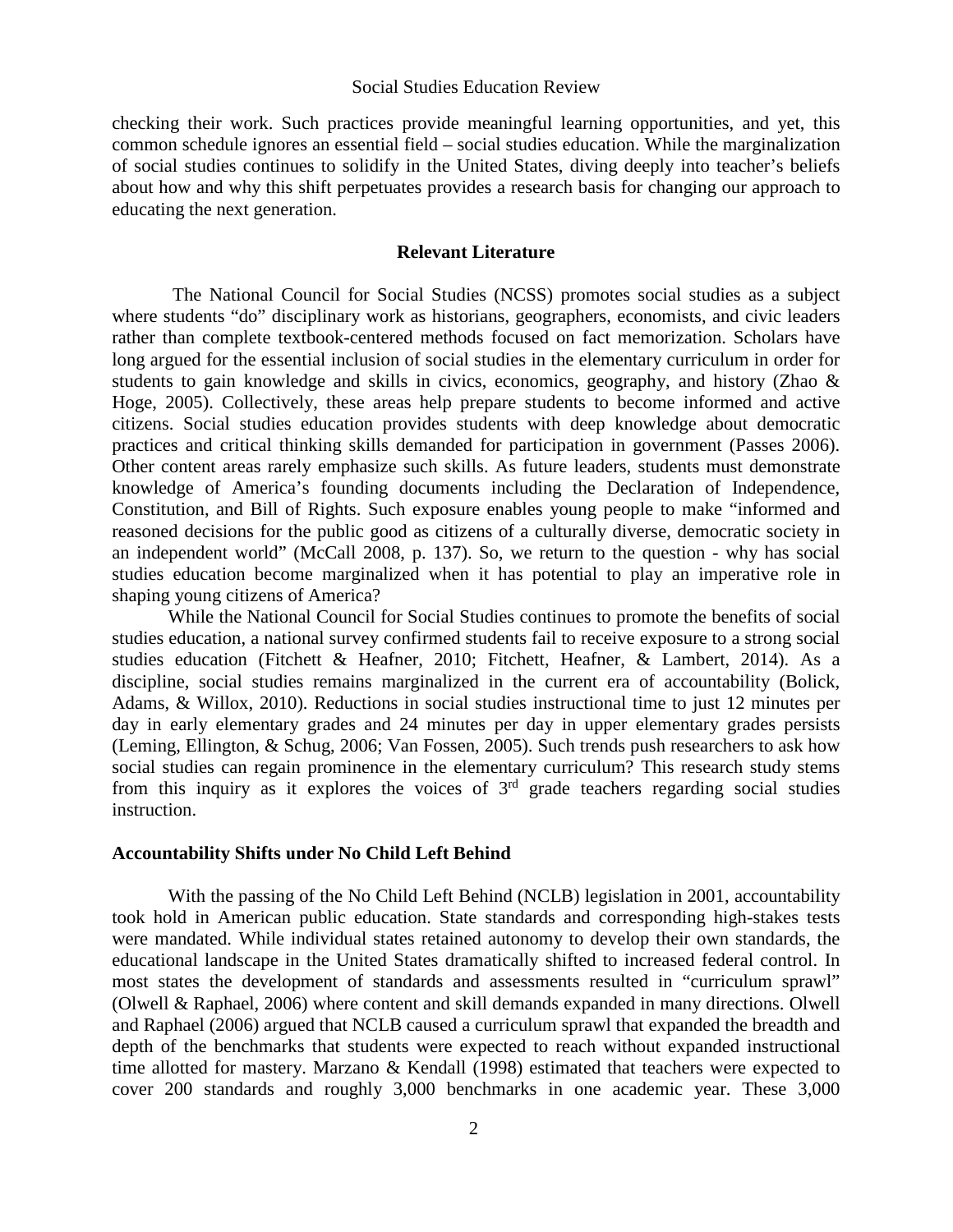benchmarks demand more than 15,000 school hours, yet only 9,000 hours exist in a school year. As a result, up to 40% of the expected content may go untaught. To ensure that the tested standards are fully covered, 44% of districts in the United States have reduced time for social studies (McMurren, 2007).

The time period that followed the passing of the NCLB Act (2001) became known as the "Era of Accountability" due to the importance placed on quantitative test scores and value-added measurements. These accountability measures reduced the focus of state mandates to quantifiable metrics (Betebenner & Lin, 2010). States were required to hold students accountable for content learning by requiring students to take standardized, subject-specific, high-stakes exams. Schools gained labels as low-performing or high-performing based on student performances on high-stakes exams (Winstead, 2011). For example, students receiving lower scores impacted the school's overall rating. If enough students performed poorly, the school may be labeled as "failing" and eventually be taken over by the state. Additionally, school performance designations affected funding. Thus, under-performance became a cycle. Lowperforming schools were less likely to succeed because, "the schools, their teachers, and their students receive fewer funds for learning support and, thus, have fewer resources to commit towards improving or attaining higher scores" (Winstead, 2011, p. 222). Low-performing schools have attempted to improve student performance on standardized exams, and in turn, their school's ratings, by emphasizing tested content and test-taking skills.

During the era of accountability, many states like Massachusetts developed curriculum frameworks and a corresponding evaluation tool like the Massachusetts Comprehensive Assessment System (MCAS). MCAS has been administered in grades 3-8 and grade 10, in English language arts, mathematics, and, in some grades, science/technology. Although social science/history MCAS exams were administered in Massachusetts as pilot exams, mandated exams have not been adopted. The lack of accountability measures has significantly marginalized the subject of social studies in Massachusetts for more than a decade. Similar trends exist in other states. The Center on Education Policy found 44% of all districts have reduced time for social studies and 51% percent of districts with failing schools have limited social studies instruction (McMurren, 2007). Comparably, Winstead (2011) and Vogler (2003) confirmed that subjects with standardized exams receive more instructional time in elementary classrooms than those subjects without mandated, state-wide testing. Such evidence-based research illuminates an alarming pattern - social studies continues to receive limited instructional time because school districts are dedicating more of their instructional time to subjects that are tested (Heafner & Fitchett, 2012; Rock et al., 2006).

# **Limited Content Knowledge**

Moreover, teacher's lack of social studies content knowledge further reduced instructional time for social studies in elementary classrooms (Ritter, 2012). Preservice teachers often experience methods courses in literacy and mathematics, but fewer have a methods course in social studies instruction (Ritter, 2012). Furthermore, teachers who dislike social studies or do not feel confident teaching social studies content, use the tight schedule to squeeze out social studies (Van Driel & Berry, 2012). When elementary educators find time to teach social studies, they often utilize fact-recall, teacher-centered, textbook instruction (Winstead, 2011). Such pedagogies fail to engage students in meaningful experiences as developing historians. Although many states have social studies standards, teachers spend little time teaching social studies due to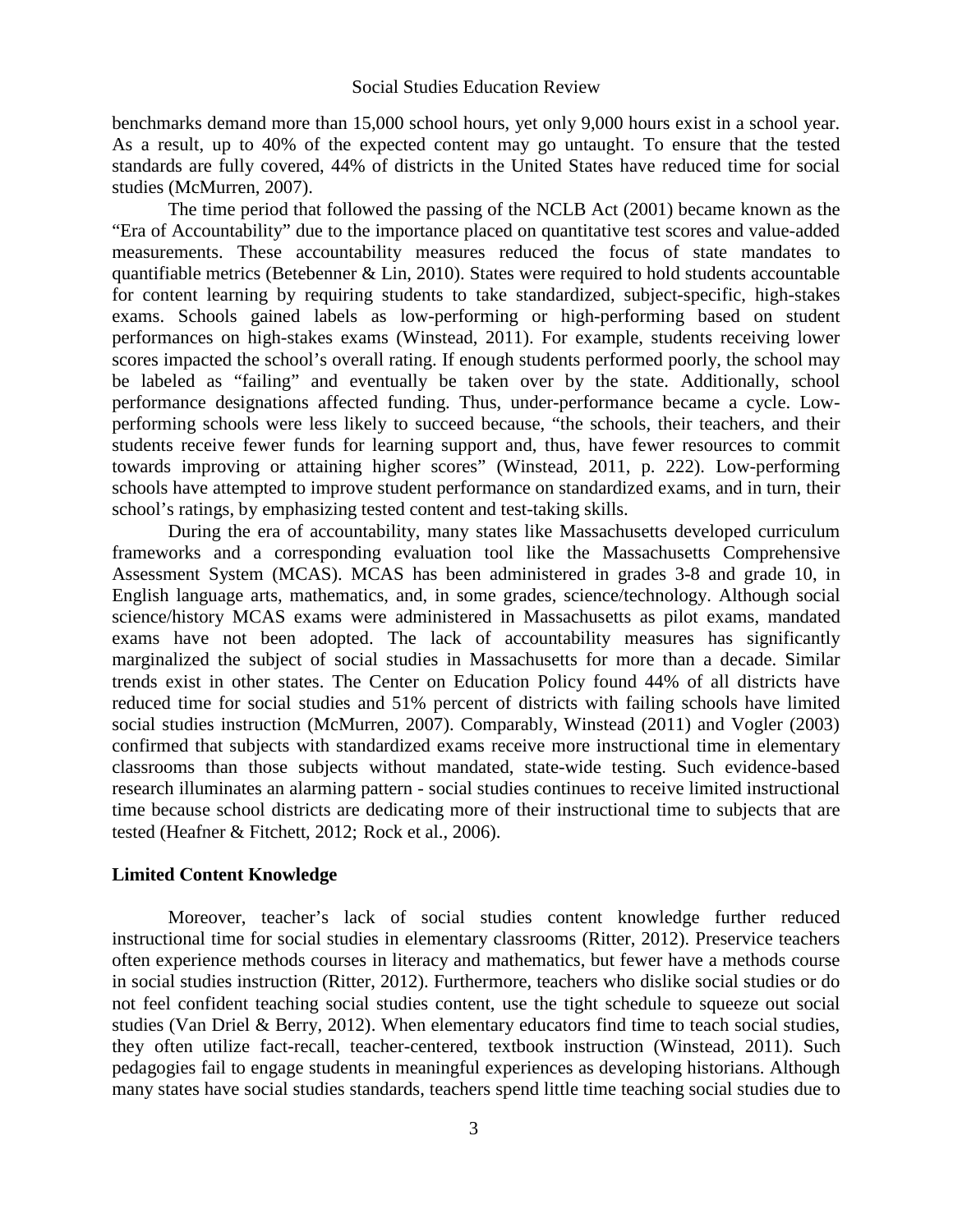limited instructional time, greater emphasis on tested subjects, and limited formal preparation to teach the complexities of social studies education. Consequently, we are creating a public education crisis by ignoring a subject that is essential for developing active citizens in a representative democracy.

### **Research Methods**

Two research questions guide this study - 1. How do 3<sup>rd</sup> grade teachers, in central Massachusetts, describe their experiences teaching social studies? 2. What factors do teachers say impact social studies instruction?

# **Grade-level Selection**

Three factors influenced the selection of  $3<sup>rd</sup>$  grade teachers in Massachusetts: organization of the MA curriculum frameworks, organizational structures of elementary schools, and the onset of standardized testing. The Massachusetts' Curriculum Frameworks for History and Social Science (2003) utilize the expanding communities organizational approach – a common model in the United States for over 80 years (Halvorsen, 2009). In this approach, earlier grades focus on content directly connected to students' lives, moving to local history, followed by state and national history and culminating with world geography. Figure 1 displays the social studies content emphasized at each grade level in MA.

#### **Figure 1. Massachusetts Social Studies Curriculum Organization**

| Pre-K and Kindergarten | • Family and Community            |  |
|------------------------|-----------------------------------|--|
| 1st Grade              | • US and World Folktales          |  |
| 2nd Grade              | • Cititzenship and Family History |  |
| 3rd Grade              | • Massachusetts and Local History |  |
| 4th Grade              | • Geography                       |  |
| 5th Grade              | • Columbian North America         |  |
| 6th Grade              | • Geography and Europe            |  |

In addition,  $3<sup>rd</sup>$  grade teaching teams are less likely to use a departmentalized approach where one teacher instructs multiple sections of a discipline like social studies, as is the case in many middle and high school settings. Departmentalized teams often have blocked times in the day's schedule for each core subject. The goal of this project was to better understand how classroom teachers who taught all subjects utilized their time. And notably,  $3<sup>rd</sup>$  grade was chosen because it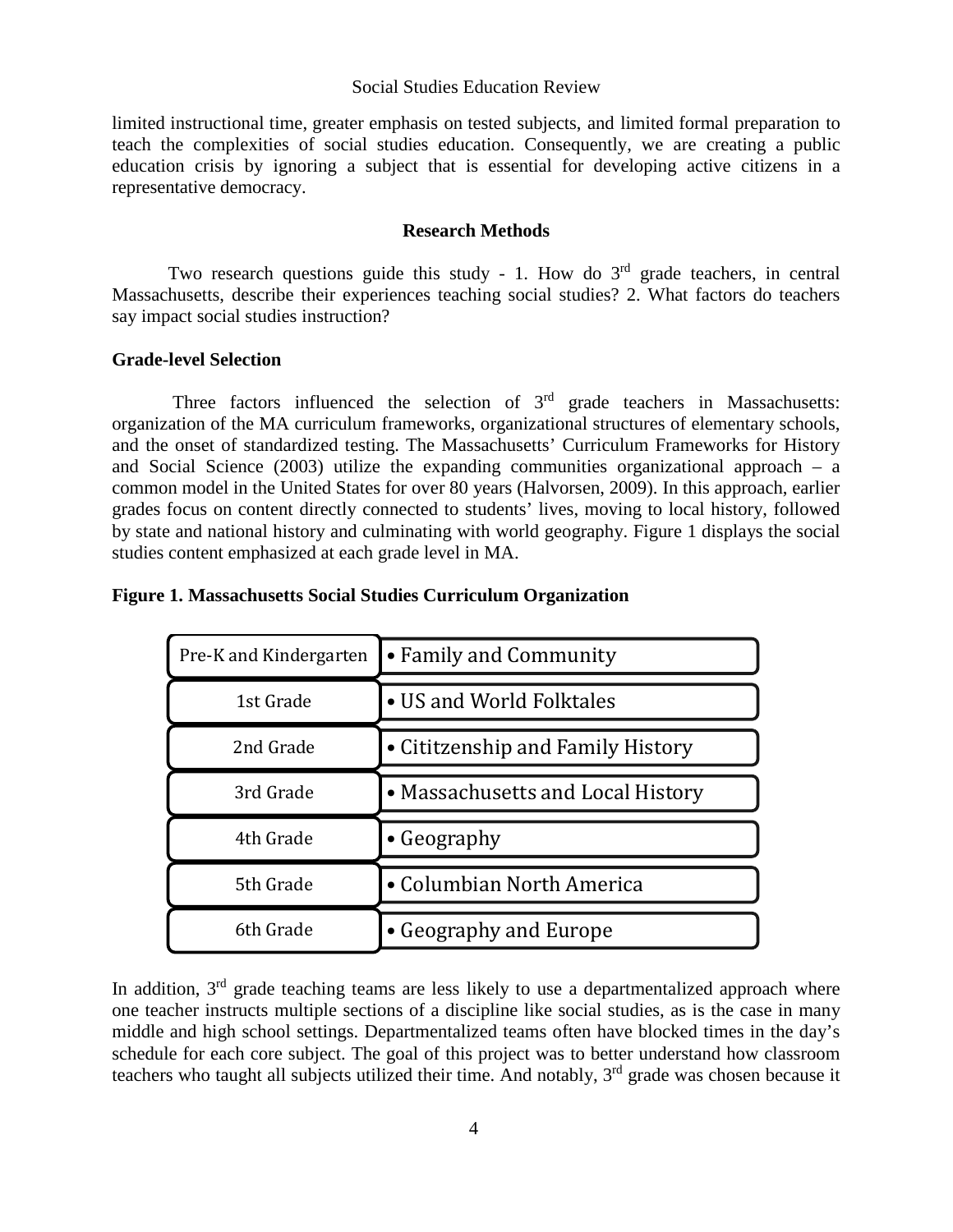is the first exposure students have to high-stakes tests in Massachusetts. As a result, 3<sup>rd</sup> grade teachers are often required to teach both content and test-taking strategies.

# **School Selection**

Due to the potential impact of school context, the participants included teachers across the Massachusetts "leveling" system. The leveling system, developed in response to Massachusetts passing of the *Act Relative to the Achievement Gap* in January 2010*,* was formalized by the MA Board of Elementary and Secondary Education as a means of labeling schools based on "absolute achievement, student growth, and improvement trends as measured by the Massachusetts Comprehensive Assessment System (MCAS)" (Stein, Therriault, Kister, Auchstetter, & Melchior, 2016). The lowest performing schools, level 5, need the most support, while level 1 schools receive the least support. The participants were selected from levels 1-3 schools due to both accessibility and general curricular focus. Teachers in level 4 schools designated turnaround school- and level 5 schools – under state take over- were not the target populations due to the multitude of factors confounding those schools' curricular decisions including significant lack of teacher autonomy.

# **Participant Selection**

The study utilized a convenience sample of eight participants in one central Massachusetts county. The sample was gathered using personal and email inquiries. The initial respondents suggested additional potential participants through a snowball sampling technique.

| Pseudonym | Urban/Suburban | <b>Level of School</b> |
|-----------|----------------|------------------------|
| Marisa    | Suburban       | 1                      |
| Alice     | Suburban       | $\mathbf{1}$           |
| Ted       | Suburban       | $\mathbf{1}$           |
| Jessica   | Suburban       | 1                      |
| Caitlin   | Urban          | $\overline{2}$         |
| Deirdre   | Urban          | $\overline{2}$         |
| Karen     | Urban          | 3                      |
| Rachel    | Urban          | 3                      |

# **Table 1. Participants**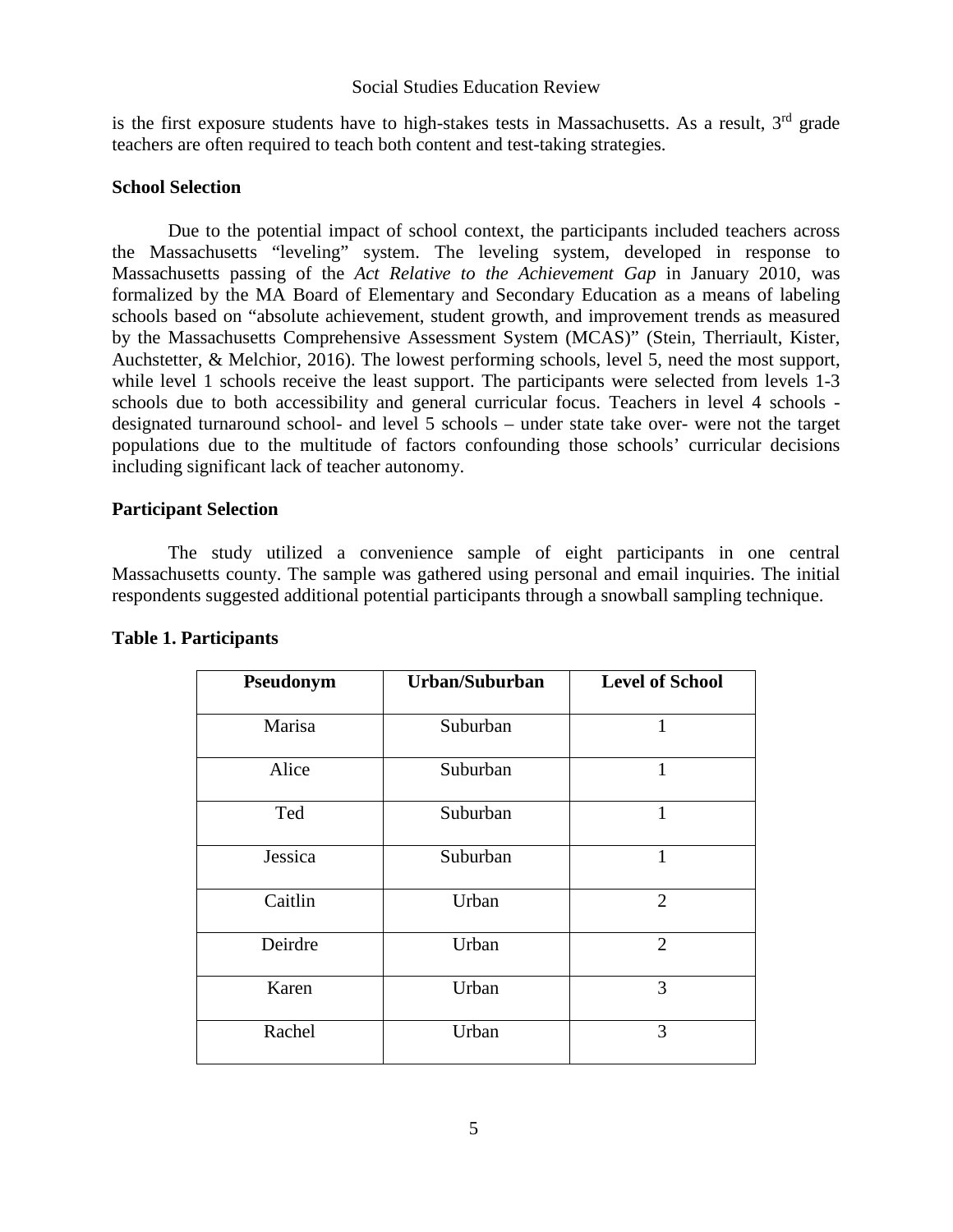#### **Data Collection**

Interview data provided insights into the teachers' lived experiences with social studies instruction (Creswell, 2014). The researchers used a semi-structured interview technique where the researcher assumed that the interviewee had unique and important knowledge of social studies instruction (Rabionet, 2011). The semi-structured design supported use of the same series of initial questions yet provided flexibility to explore additional topics. Semi-structured interviews enabled stronger comparison and standardization for improved generalizations. A sampling of interview questions is included in Figure 1. Each participant was interviewed one time for 30-60 minutes.

#### **Figure 1. Sample Interview Questions**

- How much time do you spend teaching each subject per week?
- Does MCAS testing impact how or what you teach?
- Describe your typical social studies lesson?
- Do you have a block of time designated for social studies, or do you integrate social studies lessons into other subjects?
- How much freedom do you have to decide how you teach social studies?
- If you could change one thing about your social studies instruction, what would it be?
- Do you believe you have gaps in your own social studies knowledge? If so, in what areas?
- What do you think are the student benefits to learning social studies?
- Are you familiar with content integration? If so, how would you define it?
- Do you use content integration in your teaching? If so, how do you integrate?

#### **Data Analysis**

Initial analysis began when one of the researchers transcribed the interviews. The interview data was then read several ways by both researchers independently to ensure openness to new perceptions (Creswell, 2014). Completing multiple reviews of the data helped to ensure all possibilities were identified (Patton, 2015). As explained by Creswell (2014), this process of analyzing open-ended, semi-structured interviews ensured more grounded findings.

After independent analysis, the researchers worked collaboratively to analyze key themes, patterns, ideas, and concepts from the interviews. During this stage in the research process, key topics were coded, sorted, and organized. Then codes were compared and contrasted to look for patterns. From the eight transcriptions, 31 codes were developed, and subsequently, collapsed into four analytical categories: accountability and high-stakes testing, instructional time, common core state standards, content knowledge and availability of resources. As Patton (2015) explained, category development enables confirmation of relationships found in data. Further, Merriam and Tisdell (2016) supported the notion of searching for consistencies and inconsistencies when reviewing qualitative data. Consequently, the two researchers conducted a process of testing various data sources, both confirming and disconfirming, and revising the associated categories (Maxwell, 2013). This process provided the necessary framework for analyzing teaching beliefs and decisions using a close examination of category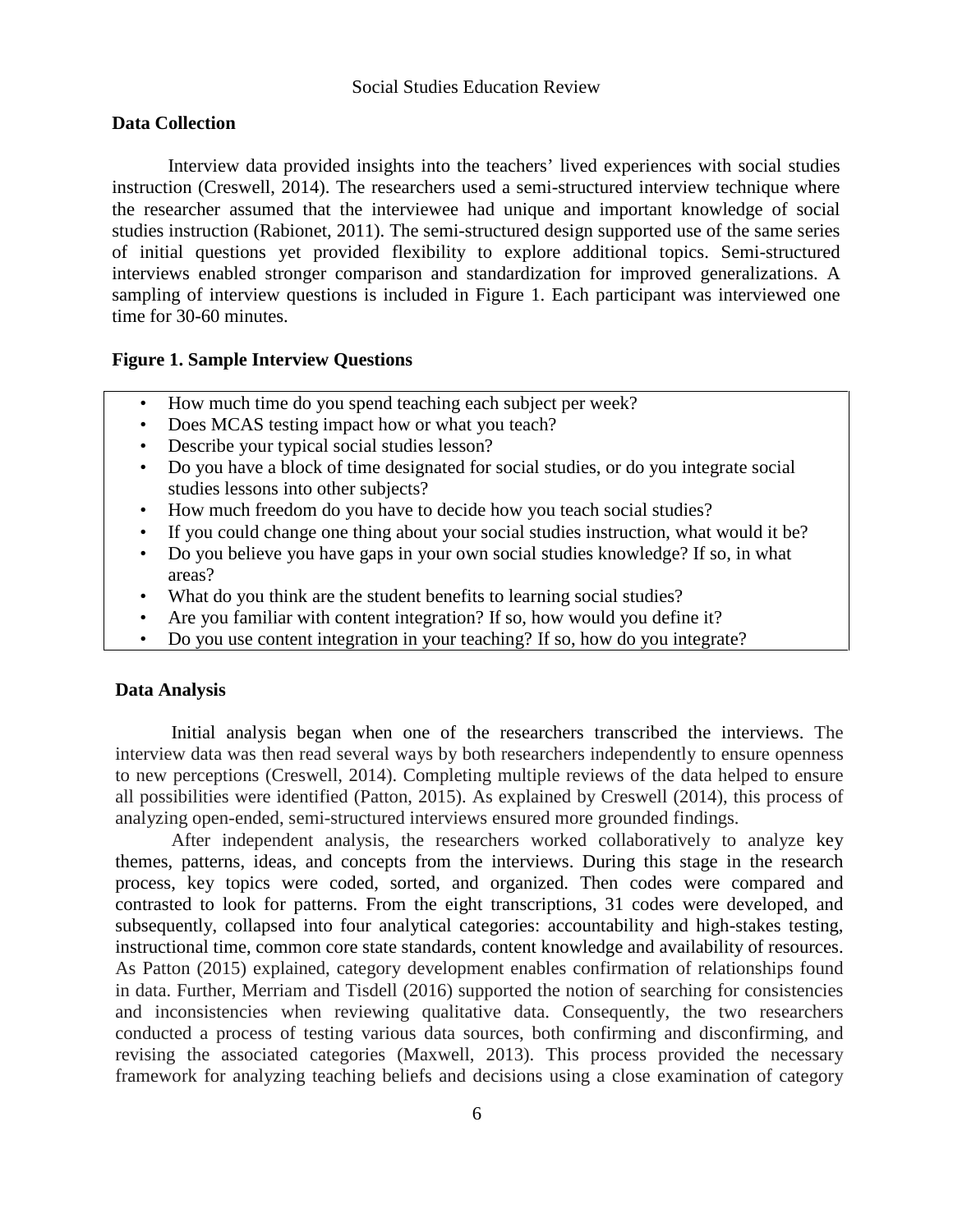formation to identify meaningful explanations related to social studies instruction (Clark & Creswell, 2010; Glaser & Strauss, 1967).

#### **Findings**

Recent education research recognizes the decreased presence of social studies in elementary classrooms (Duplass, 2007; Groen, 2012; Heafner & Fitchett, 2012; O'Connor, Heafner, & Groce, 2007; Olwell & Raphael, 2006; Tanner, 2008; Winstead, 2011). After conducting interviews with eight 3<sup>rd</sup> grade elementary school teachers in central Massachusetts and completing qualitative analysis of the interview data, four obstacles (data analysis categories) were identified as impediments to effective social studies instruction – accountability and high-stakes testing, lack of instructional time, impact of the Common Core State Standards, and lack of content knowledge/available resources. While noteworthy, these obstacles are not new dilemmas in the field of social studies. However, deeper analysis into the voices of the participating teachers uncovered how the teacher's relationship with time permeated their stories and provided a platform to uncover how their beliefs supported their actions. The findings below share teachers' experiences with time and the effect on their social studies practice.

#### **Reduced Instructional Time**

As expected, participating teachers noted pressures imposed from high-stakes testing related to increased accountability. Five of the eight teachers, across school performance levels one to three, illustrated how their school's accountability status impacted their teaching; the lower the level of the school, the more negative the impact. All eight teachers shared how testing impacted their teaching schedule and time demands. Savage (2003) outlined how high-stakes testing can negatively affect academics due to a "narrowing of the curriculum, spending great amounts of instructional time on what is to be covered on the test rather than on what is important, implementing tedious drill and skill activities." (p. 202). Data from the study reinforced such findings from the literature. Deirdre described the impact of accountability "we teach test taking strategies, how to write an open response, and how to write a short answer response." Similarly, Jessica noted "3rd graders don't come with the necessary skills to take standardized exams like MCAS. They need to learn how to bubble the letter, how to check their work, and options for persevering when they get stuck." Comments like Deirdre's and Jessica's explain how instruction and content were impacted by the time needed to prepare for mandated accountability measures.

As a result of the pressure to support student performance on high-stakes exams, nontested subjects, like social studies, are either eliminated from the curriculum or instructional time is greatly reduced (Winstead, 2011). Winstead asserts that less than 20% of instructional time is devoted to preparing for and teaching social studies. Data from the eight participants verified this reduction in time. All eight of the teachers reinforced how their English language arts (ELA) and math blocks were equal to or greater than 60 minutes five days a week. In all cases, social studies blocks were, at most, 45 minutes, 2.5 days a week. For example, Alice described her schedule as including ELA and math for an hour, five days a week, and then a special block for science or social studies for 45 minutes twice a week. All eight participants confirmed the research science and social studies were not taught on the same day. In many respects, science and social studies compete for the same block of instructional time during the week. The teachers explained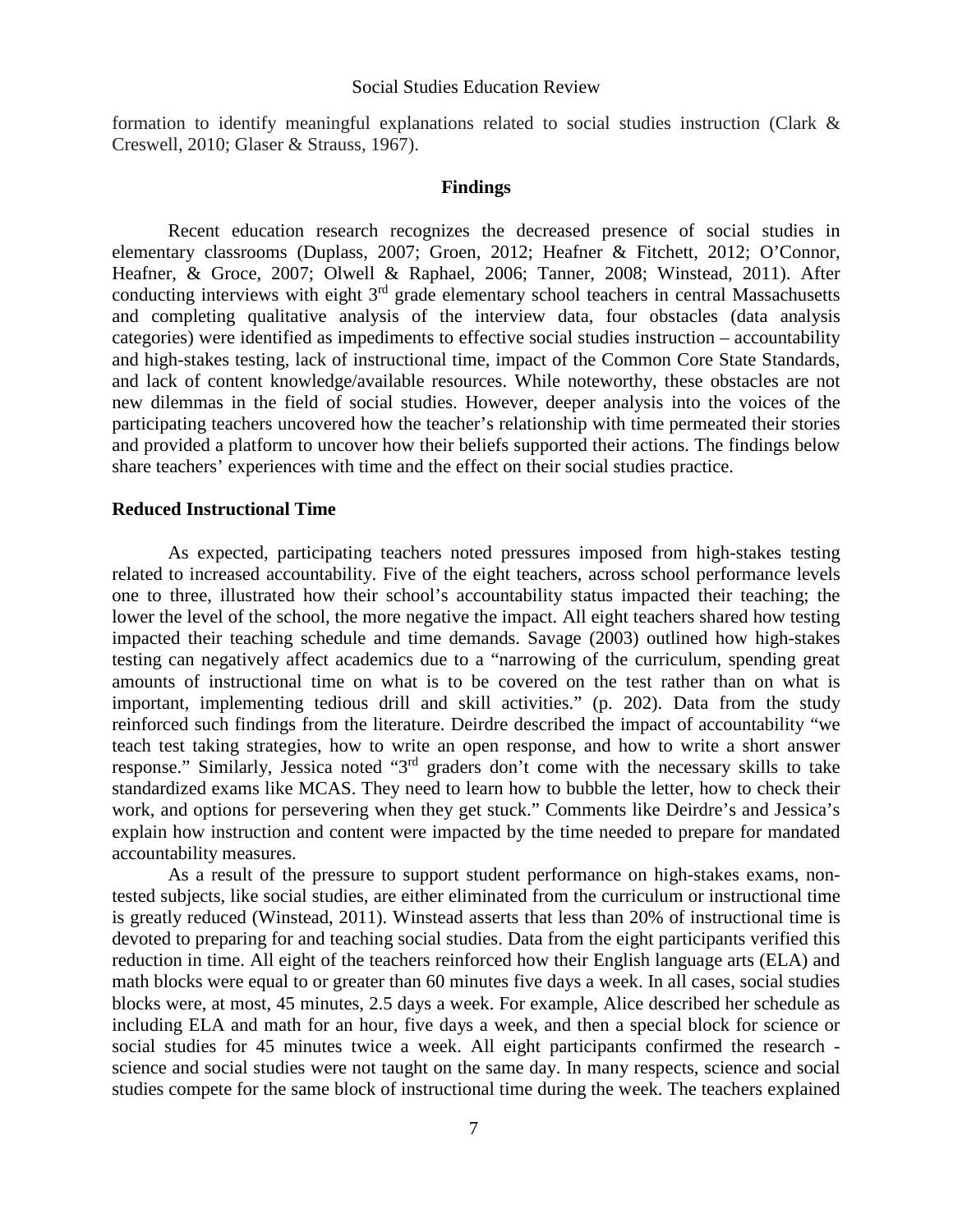how they pick science or social studies based on preference or curricular alignment. Caitlin noted her students have "90 minutes of math, 90 minutes of ELA, and we throw the science and social studies in here and there." Jessica expounded "I have a designated social studies block that alternates with science for 40 minutes a day." The participants' voices solidified how social studies instruction continues to be marginalized across schools due to an emphasis on the tested subjects. When asked what would most benefit students' social studies learning, four participants wished for "more time."

#### **Textbook Approach to Covering the Standards**

 While many of the teachers believed they had flexibility in how they approached teaching social studies, they were expected to address the appropriate standards. The findings across all three accountability levels were similar – teachers at each level utilized the textbook as the main organizational structure. Caitlin explained "I use the standards, but I design how I want to do it." Deirdre emphasized her reliance on the textbook for organization purposes:

We do it from the social studies book. So, we'll cover a chapter a week from the *Massachusetts Our Home* textbook. Typically, we work on vocabulary words, review them, and then there's a listening component. We just went over what an 'artifact' was in the last audio recording.

Similarly, Karen highlighted "we have a textbook called *Massachusetts Our Home* and that's pretty much what we do." Notably, across all levels, teachers' approach remained textbookcentered and routine. Rachel explained how her school adopted a science program which identified what material the teachers "needed to cover" whereas in social studies there was more "teacher work" to determine how and what to teach. As a result, she noted her desire for additional materials and training in teaching social studies. This is a key perspective to highlight since teachers who lack strong content knowledge in social studies may be less likely to devote the time needed to develop strong instruction. Often teachers with minimal content knowledge desire curricular materials for structure (D'Souza, 2018).

#### **Decreased Autonomy and Limited Creative Practice**

Four of the eight participants explicitly noted their desire to increase the amount of time they spent on social studies instruction. Two of the teachers wanted more time for hands-on, inquiry-based social studies lessons and the other two teachers wanted more time to teach social studies more generally. Marisa explained "I guess it would really be that I had more time to do the creative activities. There's so many great inquiry, hands-on things that are so fun to do, but there are things on our content standards that are so stretched because of so much we have to cover and how fast we have to do it." Alice concurred "I'm a very hands-on teacher, so I would love to reconstruct a Wampanoag wetu" but with her limited instructional time she feels unable to implement her ideas. The sheer number of standards to be covered across content areas prevent some teachers from hands-on, inquiry lessons in social studies content due to the limited time in a school day (Marzano & Kendall, 1998). Marisa explained how she found success when she connected student learning to the bigger question of "why is this important to learn?" and then connecting new ideas to the outside world. She believed that this makes learning both interesting and relevant. However, she often found it more challenging to do so when the rush to finish the standards prevailed. Ted and Rachel both expressed grave concerns over the push for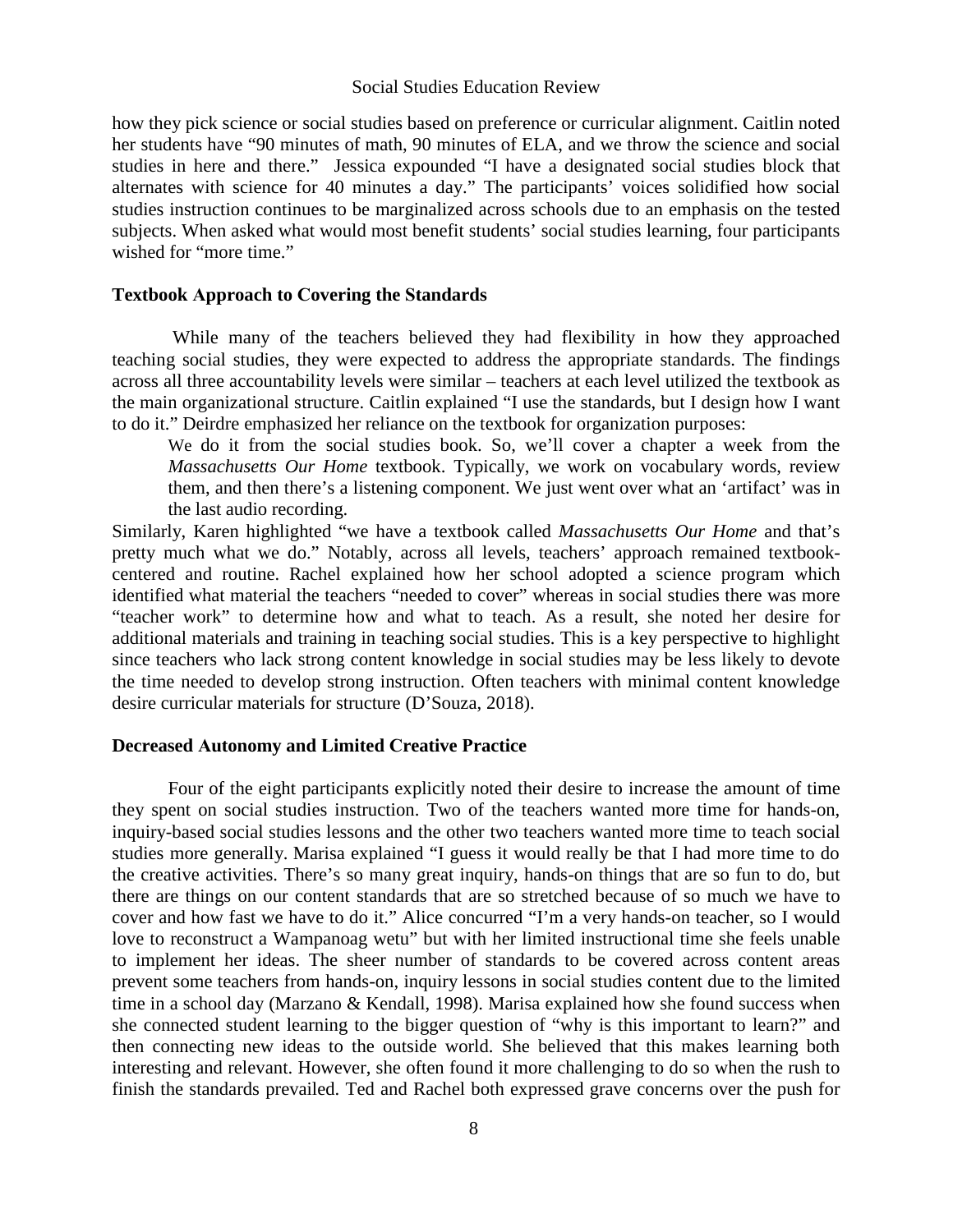data-driven, evidence-based mandates. Rachel asserted, "we look at data all the time." Ted expanded:

we used to be child-centered. Now we're data-driven, and everything is assessment. We spend a lot of time doing assessment, rather than giving out what a child at 9-years of age really needs - to have fun and do a lot of out-of-the-box thinking. We find ourselves just teaching to the perimeters now.

Ted used the term "perimeter" to highlight a concern far more reaching than simply time constraints. He argued the heart of teaching has been sacrificed due to accountability-driven instruction. Notably, three teachers in the study did not highlight a loss of autonomy or limitations on creative practice. Without follow-up interviews, it remains difficult to know if these teachers believed they had the necessary autonomy or if they believed it was not a central impediment to their social studies instruction.

#### **Discussion**

The broad conclusions of this study articulate similar concerns from the last decade of social studies research - time restrictions, standards coverage, and decreased teacher autonomy (Duplass, 2007; Groen, 2012; Heafner & Fitchett, 2012; Heafner, Good, O'Connor, Passe, Rock, Byrd, Odlendorf, & Groce, 2007; Olwell & Raphael, 2006; Tanner, 2008; Winstead, 2011). However, the participants' suggestions illuminate the concerns in a new light. First, the participants centered solutions on developing relationships with teachers at the same grade level to ease the burden of planning, integrating, and developing instruction. Both level 1 and level 2 teachers pushed for more detailed collaboration. For example, Marisa, a level one teacher, expressed how many of the other 3<sup>rd</sup> grade teachers supported her in her school, "everybody has their focus area and they help find resources and information so we can be more effective." Alice, a teacher in another level 1 school continued, "We make sure we share everything so that the kids are not missing out." Similarly, Jessica, also a teacher in a level 1 school, concurred about the value of collaborative planning "we collaborate as a team and we use all the same resources. Our styles of teaching our different, but a lot of our activities are similar. The kids are getting the same experience in every classroom." Likewise, Deirdre, a teacher at a level 2 school, noted "we do team and we share. We don't team teach, but there is collaboration." However, it is important to highlight what was missing from the interview data – none of the teachers at level 3 schools noted collaborative practices. This does not mean that collaborative practices failed to exist as it is possible that the teachers at level 3 schools did not see the necessity in such collaboration for a variety of reasons.

#### **Implications**

In 2006, Passe explained how the social studies crisis is partially a result of teachers overlooking the subject. As such, the National Council for Social Studies argues that teachers need proper preservice education and professional development, along with daily instructional time and access to resources in order to provide meaningful social studies instruction (NCSS). Likewise, Guidry (2010) found teachers overlooked social studies due, in part, to limited content knowledge. Guidry noted how most preservice elementary teacher preparation programs require a single history course for content development. Similarly, Tanner's (2008) research argued that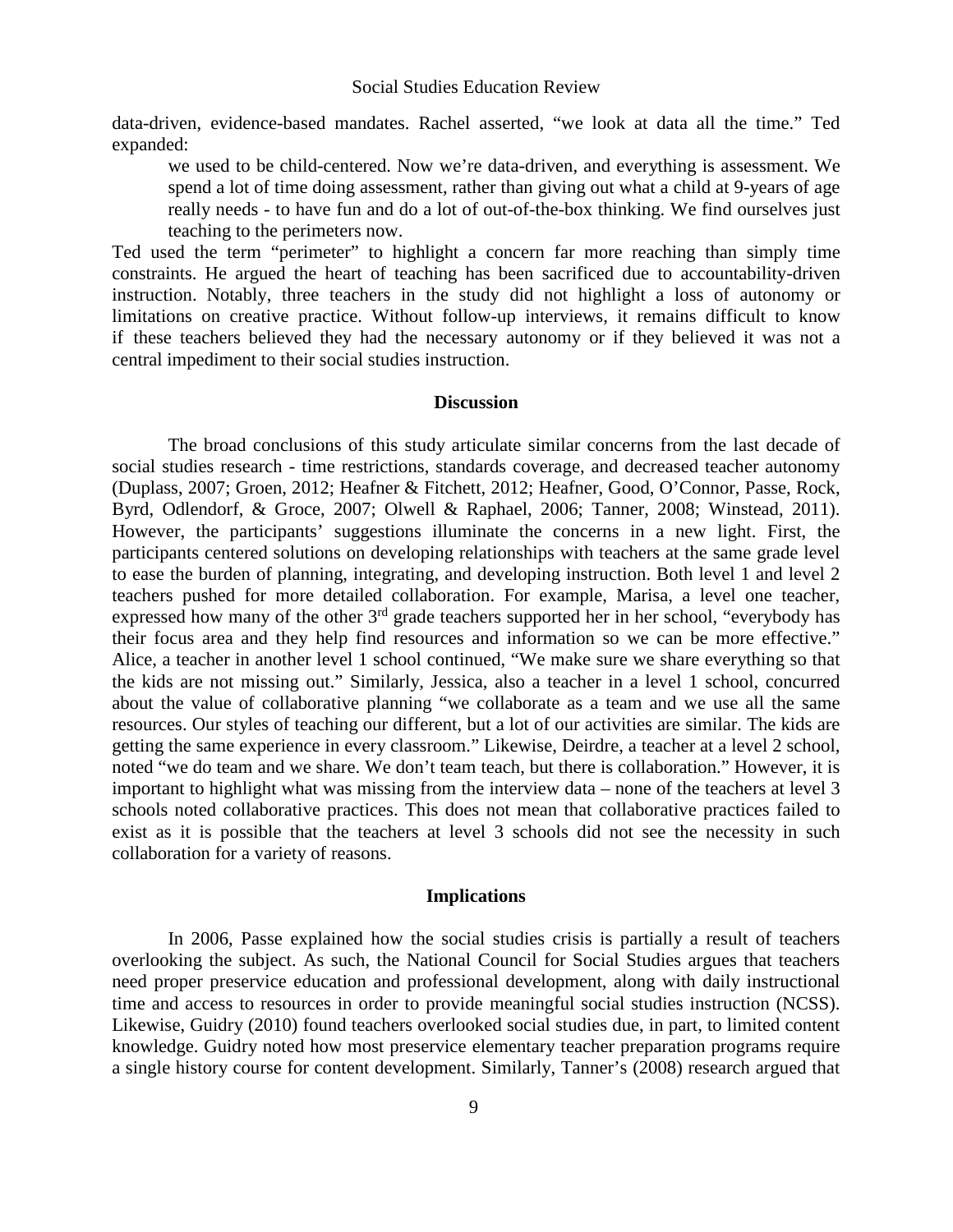teachers' attitudes regarding the necessity of social studies were affected by the limited emphasis on social studies in their preservice education programs. Tanner articulated how the beliefs of elementary preservice teachers' can shift if field-based experiences include rich and varied opportunities for social studies instruction including drawing connections to students' daily lives and utilizing resources beyond the textbook. By ensuring teacher candidates have such opportunities, they can better connect theories learned in coursework with meaningful, classroom-based practices. Such findings provide guidance for the necessary shifts in our approach to teacher preparation.

Furthermore, limited opportunities to develop strong pedagogical content knowledge what and how to teach - (Gudmundsdottir & Schulman, 1987) extends beyond teacher education. Professional development opportunities in social studies also remain limited. Participants noted the negative impact of limited professional development on social studies instruction. In particular, Rachel suggested, "I think a lot more professional development could be beneficial. Even a think-pair-share of teachers' ideas." Drawing a larger conclusion, Tanner (2008) outlined how the extent of social studies instruction directly relates to a teacher's understanding and interest in the content area. Tanner's research explained how teachers with solid content knowledge and meaningful instructional techniques increased the prominence of social studies in the classroom (Tanner). This research study, coupled with previous findings in the field, emphasize the necessity for developing stronger pedagogical content knowledge for elementary teachers in social studies.

Another possible area of development for teacher education and professional development, includes gaining familiarity with current standards, frameworks, and resources. Beyond the state standards and curriculum frameworks, teachers also need familiarity with *National Curriculum Standards for the Social Studies* (2010), and the NCSS' *College, Career, and Civil Life (C3) Frameworks* (2013). However, teachers in the field were often unaware of these resources or they found the sheer volume of frameworks, principles, and organizing structures overwhelming. The more aware teachers are of the existence and possible use of resources, standards, and guides, the greater the opportunity for effective integration and inclusion of social studies instruction in the elementary curriculum. However, exposure alone is not enough to change practices. Teachers need guided instructional opportunities to collaboratively explore resources. Here again, professional development opportunities can provide the needed guided instructional opportunities.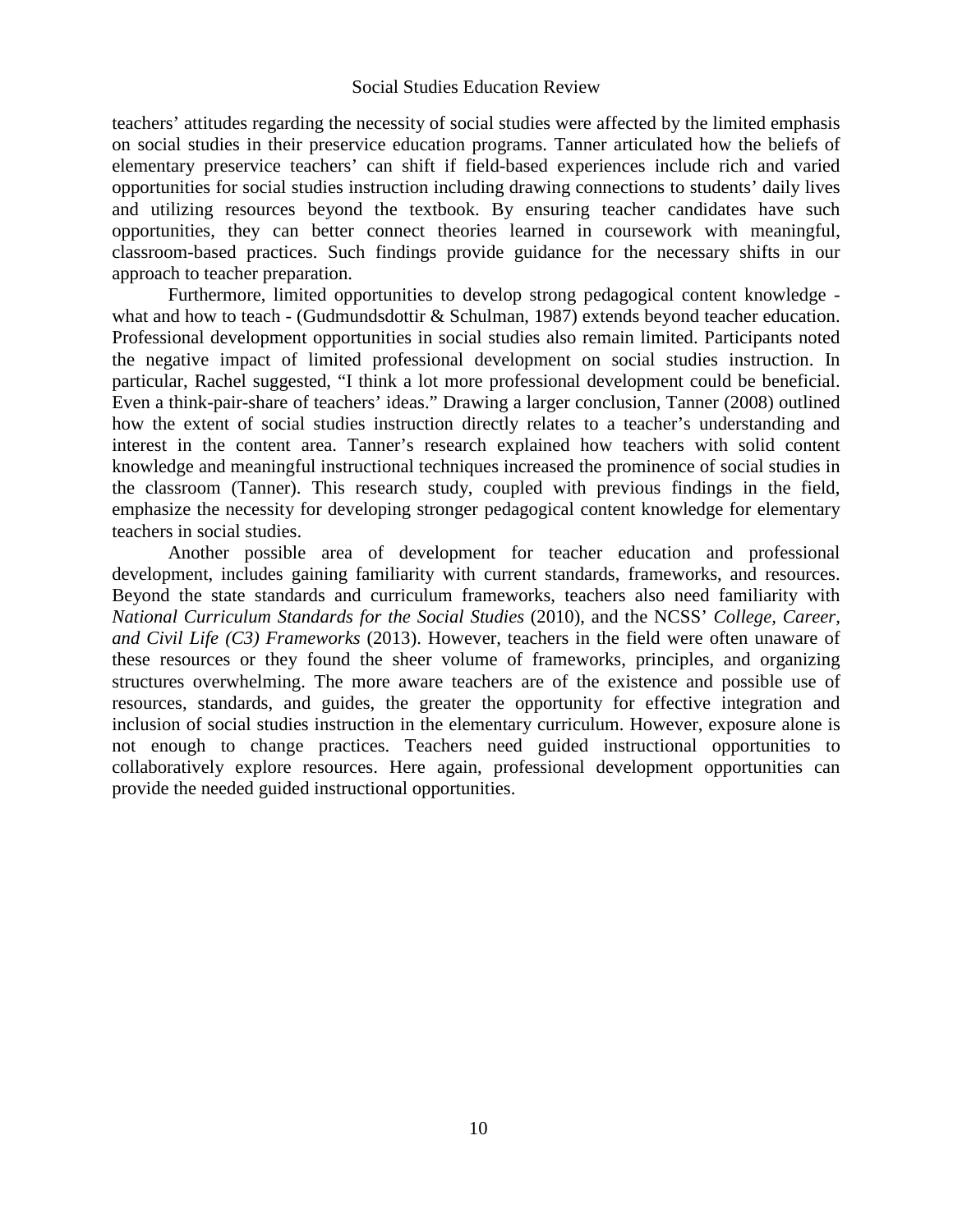#### **References**

- Betebenner, D.W. & Linn, R. L. (2010). *Growth in student achievement: Issues of measurement, longitudinal data analysis, and accountability*. Paper presented at the Exploratory Seminar: Measurement Challenges within the Race to the Top Agenda, Boulder, CO.
- Bolick, C. M., Adams, R., & Willox, L. (2010). The marginalization of elementary social studies in teacher education. *Social Studies Research & Practice*, 5(2) 1-22.
- C3 Framework: College, Career, and Civic Life for Social Studies State Standards. (2013). National Council for Social Studies: Silver Springs, MD.
- Clark, V., & Creswell, J. (2010). *Understanding research: A consumer's guide*. Upper Saddle River, NJ: Pearson Educational.
- Creswell, J. (2014). Research design: Qualitative, quantitative, and mixed methods approaches. 4th Ed. Thousand Oaks, CA: Sage.
- D'Souza, L. A. (2018). Using storied-identity to explore a case study of teacher mediocrity. *Journal of Ethnographic and Qualitative Research,* 12, 157-172.
- Duplass, J. (2007). Elementary social studies: trite, disjointed, and in need of reform? *The Social Studies*, *98*(4), 137-144.
- Fitchett, P. G., & Heafner, T. L. (2010). A national perspective on the effects of high-stakes testing and standardization on elementary social studies marginalization. *Theory & Research in Social Education, 38*(1), 114-130.
- Fitchett, P. G., Heafner, T. L., & Lambert, R. G. (2014). Examining elementary social studies marginalization: A multilevel model. *Educational Policy, 28*(1), 40-68.
- Glaser, B., & Strauss, A. (1967). The discovery of grounded theory: Strategies for qualitative research. Chicago, IL: Aldine.
- Groen, M. (2012). NCLB- The educational accountability paradigm in historical perspective. *American Educational History Journal*, *39*(1), 1-14.
- Gudmundsdottir, S. & Shulman, L. (1987). Pedagogical Content Knowledge in Social Studies. *Scandinavian Journal of Educational Research, 31*(2), 59-70.
- Guidry, A., Cuthrell, K., O'Connor, K., & Good, A. (2010). From the green mile to the yellow brick road: Using a practical model to fill in the social studies content gaps. *The Social Studies, 101*(1), 22-29.
- Halvorsen, A. (2009). Back to the future: The expanding communities curriculum in geography education. *The Social Studies*, May/June, 115-119.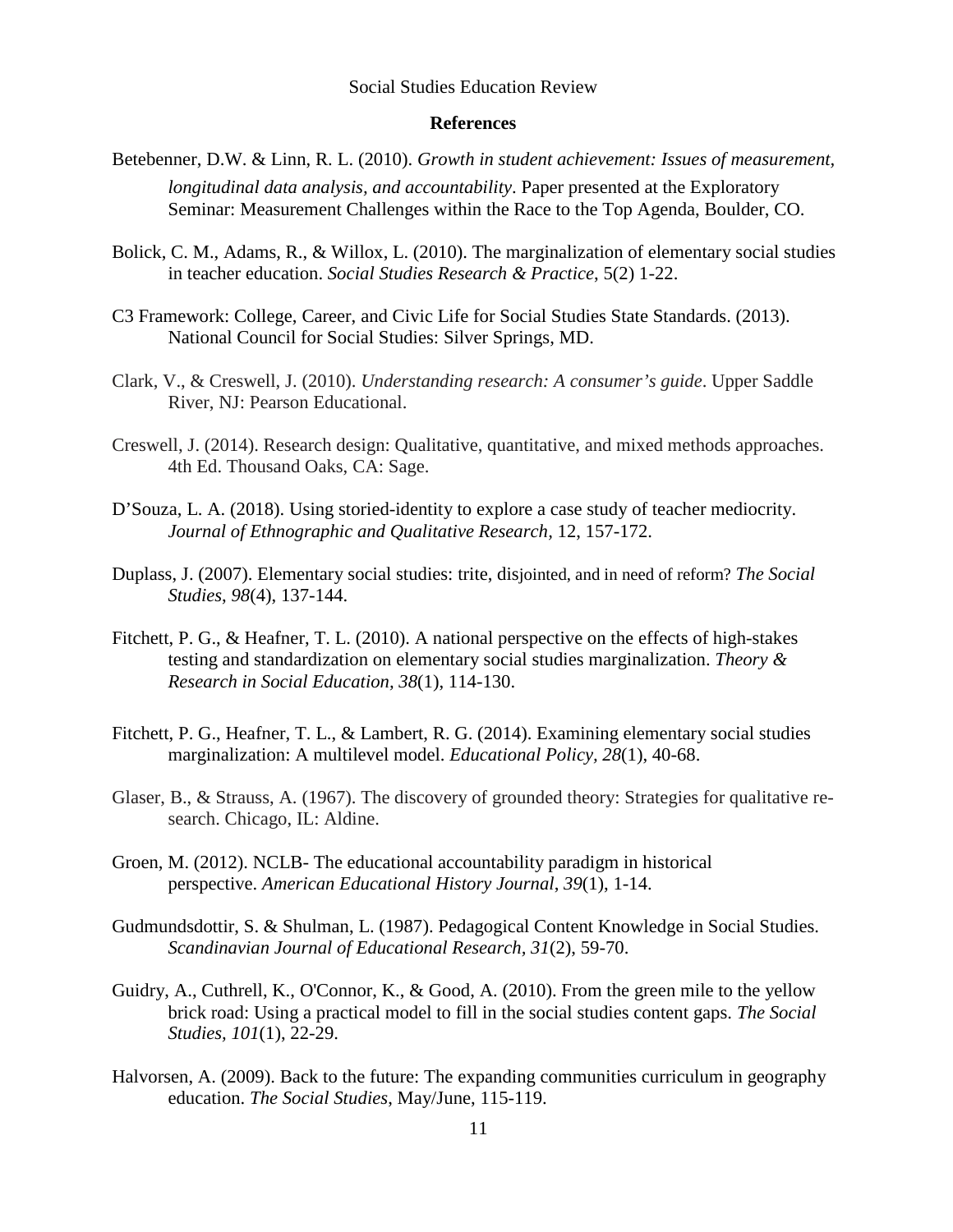- Heafner, T., & Fitchett, P. (2012). National trends in elementary instruction: Exploring the role of social studies curricula. *Social Studies*, *103*(2), 67-72.
- Heafner, T., Good, A., O'Connor, K., Passe, J., Rock, T., Byrd, S., Oldendorf, S., Groce, E. (2007). Fact or fiction: Is social studies "history" in North Carolina's elementary schools? *Social Studies Research and Practice, 2*(3), 502-509.
- Leming, J. S., Ellington, L., & Schug, M. (2006). The state of social studies: A national random survey of elementary and middle school social studies teachers. *Social Education*, 70(5), 322-326.
- Marzano, R. J. & Kendall, J. S. (1998). Awash in a sea of standards. McREL International, Denver, CO.
- Maxwell, J.A. (2013). *Qualitative Research Design: An Interactive Approach*. Thousand Oaks, CA: Sage.
- McCall, A., Janssen, B., & Riederer, K. (2008). More time for powerful social studies: When university social studies methods faculty and classroom teachers collaborate. *Social Studies*, *99*(3), 135-141.
- McMurren, J. (2007). NCLB year 5: Choices, changes, and challenges: Curriculum and instruction in the NCLB era. Center on Education Policy, Washington, D.C.
- Merriam, S., & Tisdell, E. (Eds.). (2016). Qualitative research: A guide to design and implementation (4th ed.). San Francisco, CA: Jossey-Bass.
- National Curriculum Standards for Social Studies: A Framework for Teaching, Learning and Assessment. (2010). Silver Spring, MD: NCSS.
- O'Connor, K. A., Heafner, T., & Groce, E. (2007). Advocating for social studies: Documenting the decline and doing something about it. *Social Education, 71*(5), 255-260.
- Olwell, R., & Raphael, N. (2006). The problems of elementary social studies: are curricular and assessment sprawl to blame? *The Social Studies*, *97*(5), 222-224.
- Passe, J. (2006). New challenges in elementary social studies. The Social Studies, 97(5), 189- 192.
- Patton, M. (2015). Qualitative research & evaluation methods: Integrating theory and practice (4th ed.). Thousand Oaks, CA: Sage.
- Rabionet, S.E. (2011). How I learned to design and conduct semi-structured interviews: An ongoing and continuous journey. *The Qualitative Report, 16(2), 563-566.*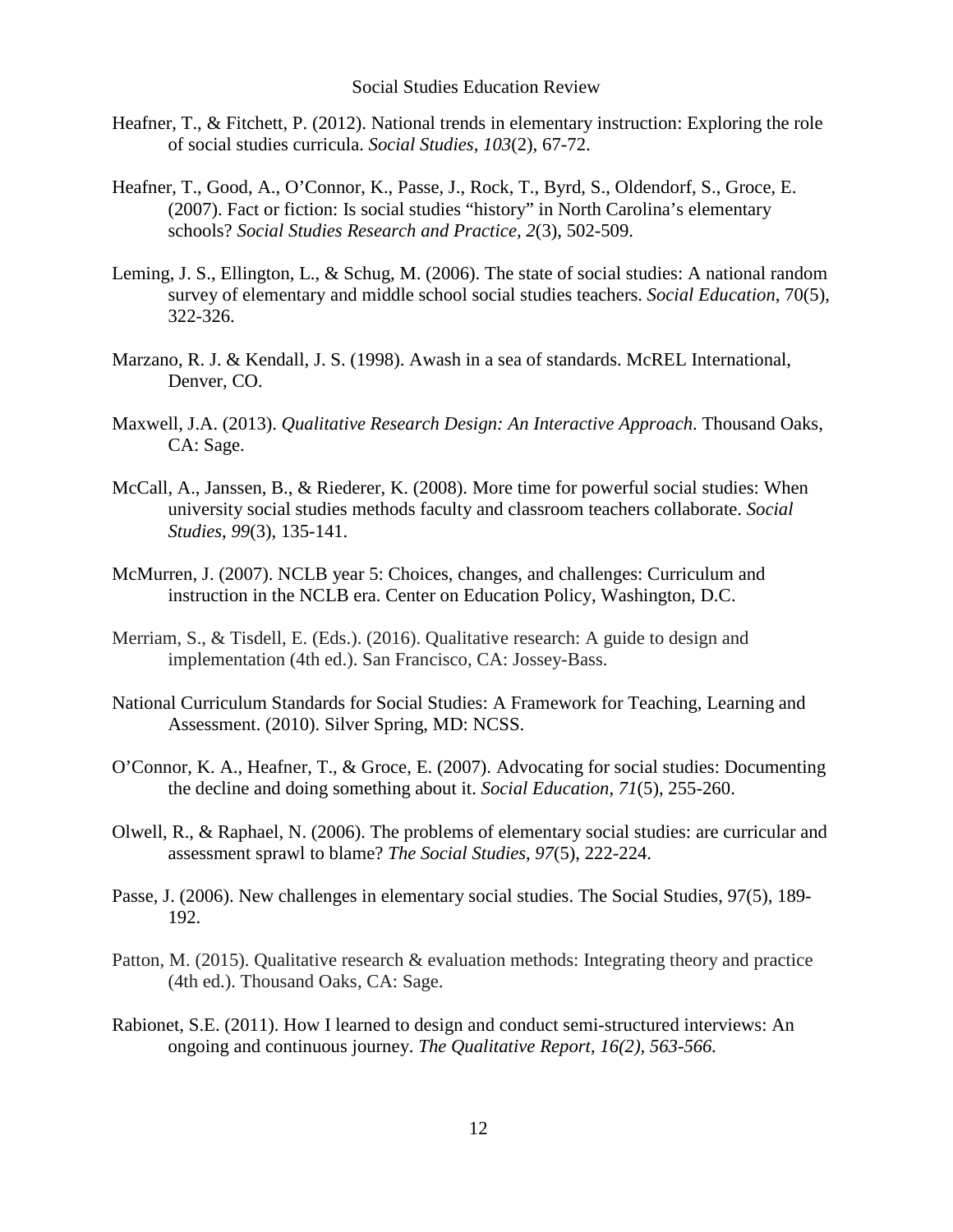- Ritter, J. (2012). Modeling powerful social studies: Bridging theory and practice with preservice elementary teachers. *Social Studies*, *103*(3), 117-124.
- Rock, T. C., Heafner, T. L., Oldendorf, S. B., Passe, J., O'Connor, K., Good, A. J., & Byrd, S. P. (2006). One state closer to a national crises: A report on elementary social studies in North Carolina schools. Theory and Research in Social Education, 34, 455-483.
- Savage, T. (2003). Assessment and quality social studies. *The Social Studies*, *94*(5), 201-206.
- Stein, L. B., Therriault, S.B., Kistner, A.M., Auchstetter, A., Melchior, K. (2016). *Evaluation of level 4 school turnaround efforts in Massachusetts.* (American Institutes for Research). Retrieved from [http://www.doe.mass.edu/turnaround/howitworks/implementation](http://www.doe.mass.edu/turnaround/howitworks/implementation-study.pdf#search=%22Level%204%20school%22)[study.pdf#search=%22Level%204%20school%22](http://www.doe.mass.edu/turnaround/howitworks/implementation-study.pdf#search=%22Level%204%20school%22)
- Tanner, L. (2008). No child left behind is just the tip of the iceberg. *The Social Studies, 99*(1), 41-45.
- Van Driel, J.H. & Berry, A. (2012). Teacher professional development focusing on pedagogical content knowledge. *Educational Researcher, 41*(1), 26-28.
- Van Fossen, P. J. (2005). "Reading and math take so much time . . .": An overview of social studies instruction in Indiana. *Theory and Research in Social Education, 33*, 376-403.
- Vogler, K. (2003). Where does social studies fit in a high-stakes testing environment? *The Social Studies*, *94*(5), 207-211.
- Winstead, L. (2011). The impact of NCLB and accountability on social studies: Teachers experiences and perceptions about teaching social studies. *Social Studies*, *102*, 221-227.
- Zhao, Y. & Hoge, J. D. (2005). What elementary students and teachers say about social studies. *The Social Studies,* September, 216-221.